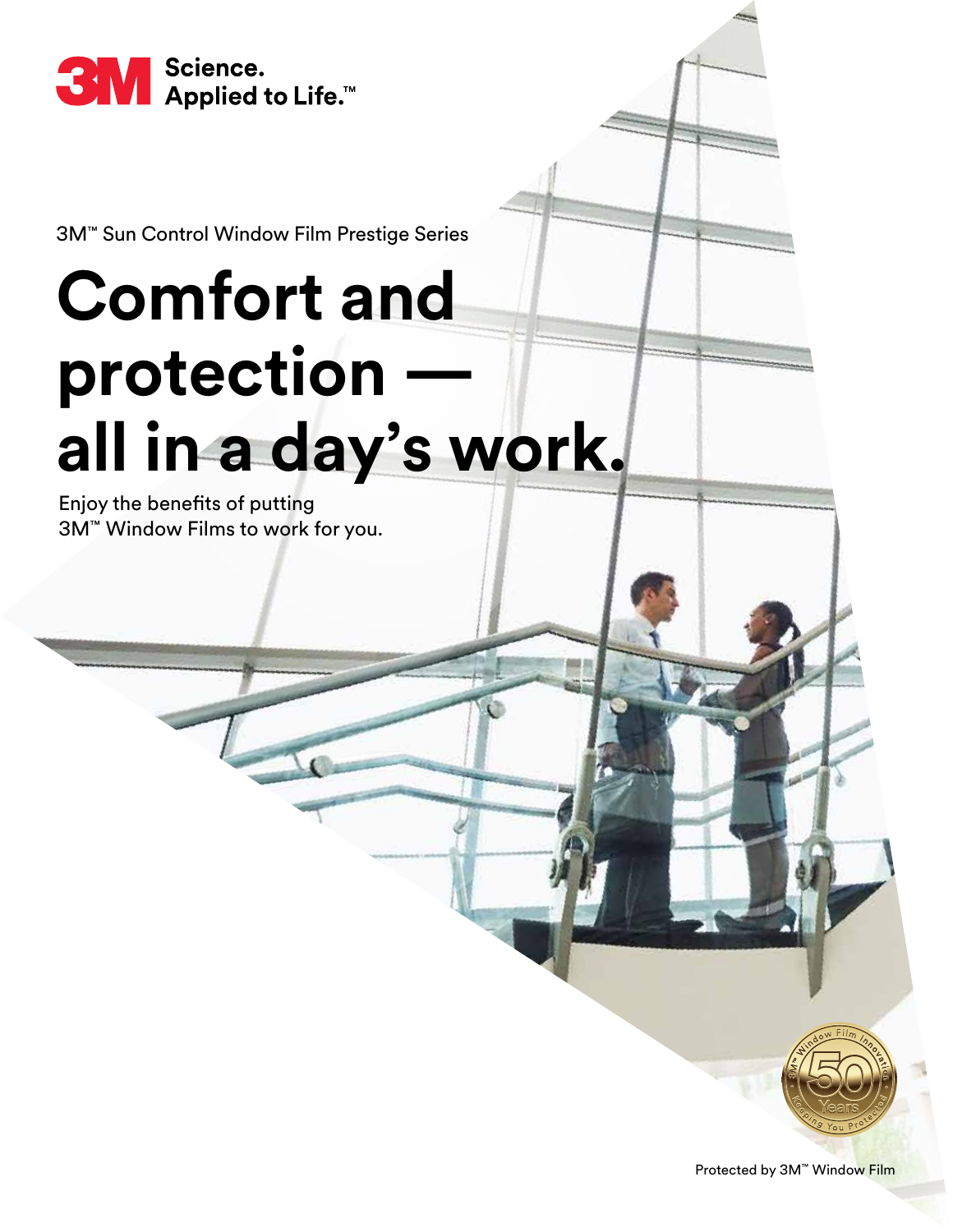# **Optimize views and your bottom line.**

Aesthetics. Comfort. Energy savings. Protection. 3M™ Sun Control Window Film Prestige Series can take sun control to a whole new level for your building.

Need sun protection for challenging applications? Or safety, security and sun protection combined?

Our films deliver superior performance while leaving the beauty of your building virtually unchanged.

You'll enjoy all the advantages of a top-performing window film with none of the disadvantages.

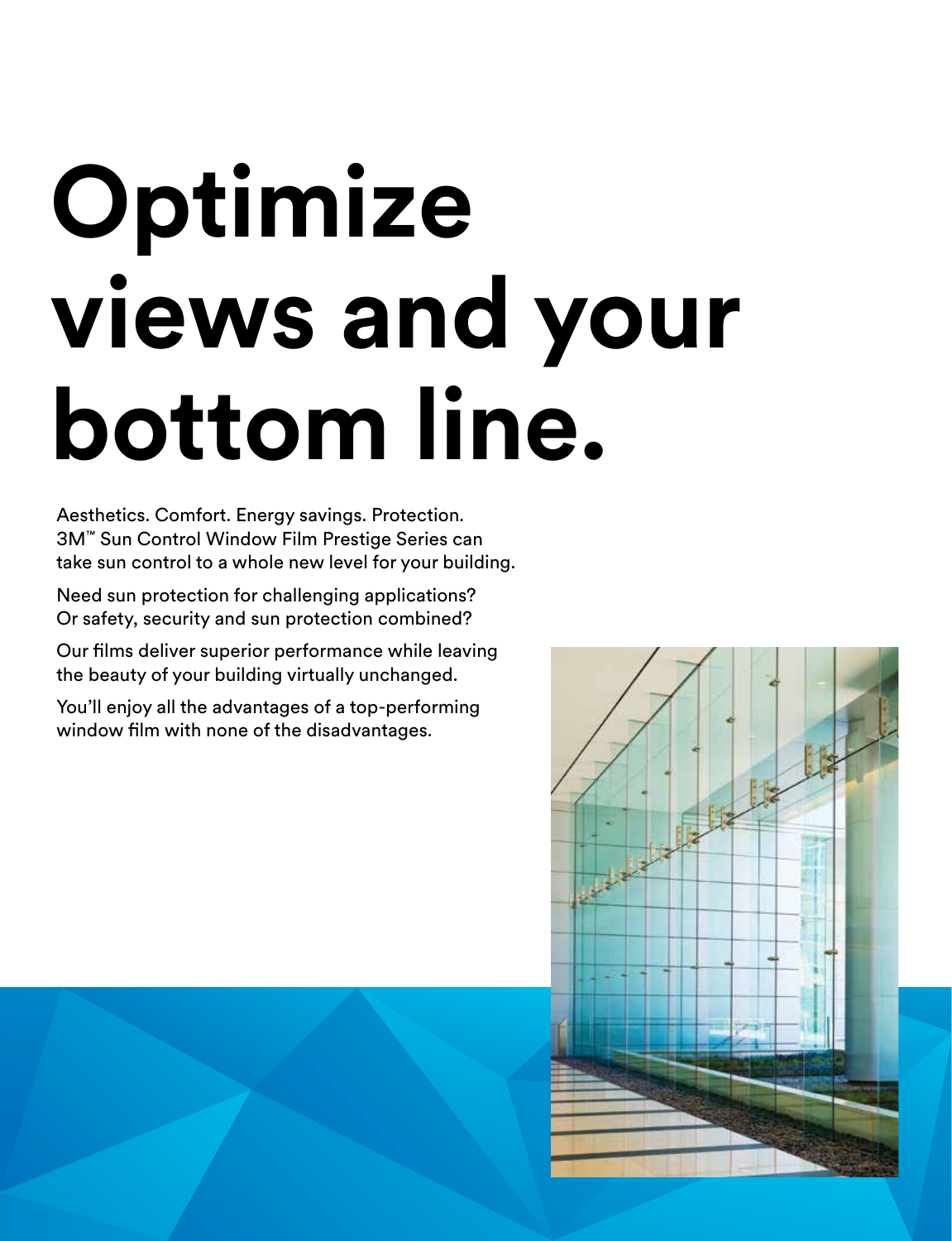*Sunlight streaming through windows can create excessive heat, uncomfortable hot spots and glare. These issues may impact energy costs, tenant comfort and retention and, ultimately, your bottom line.*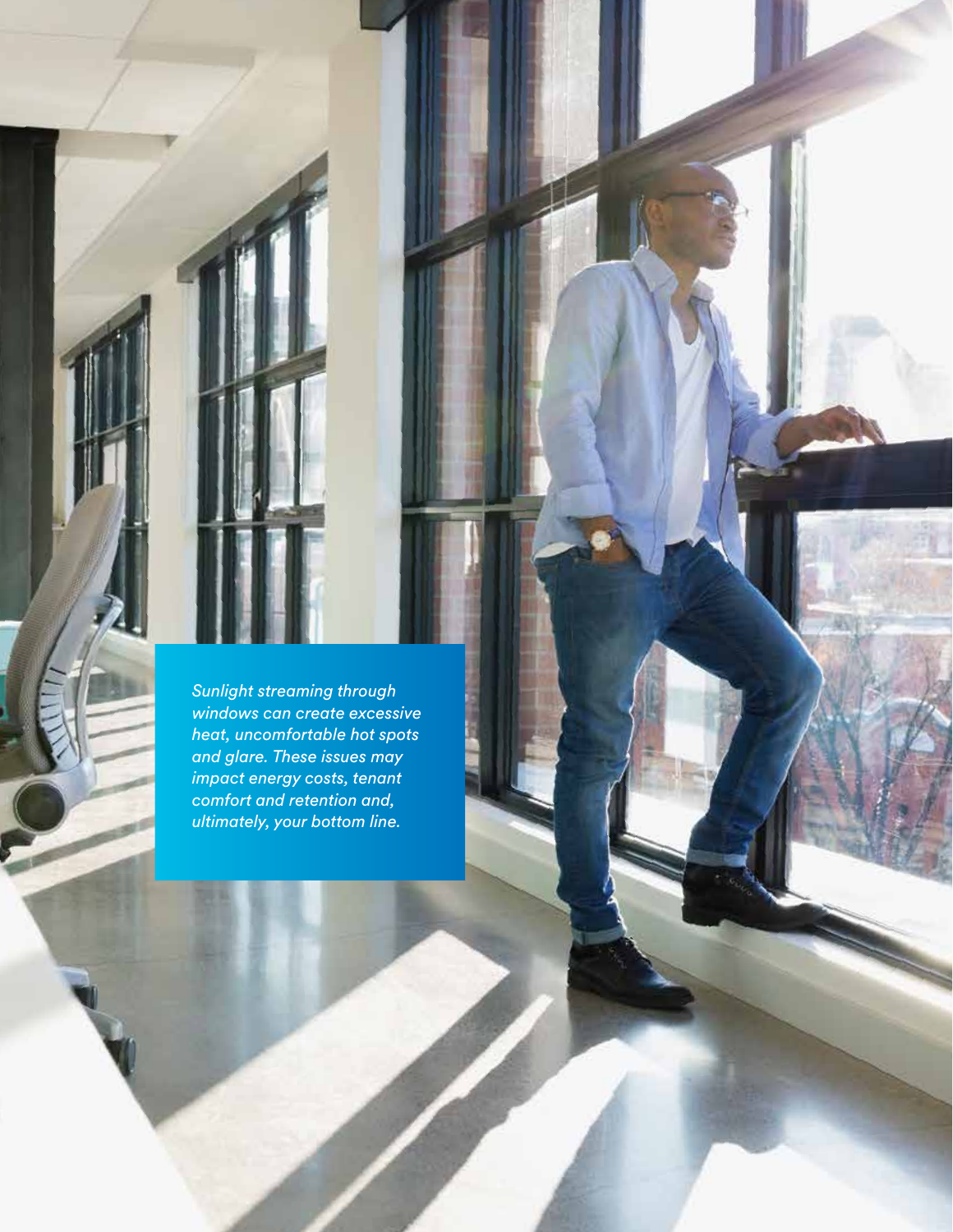## **Slash energy costs. Enhance comfort.**

Our clear, spectrally selective Prestige Series films reject up to 97%\* of the sun's heat-producing infrared light and up to 60% of the heat coming through windows.

By significantly reducing glare, they also help your tenants work without added eyestrain or discomfort.

#### **The result?**

- **•** Greater energy savings for you
- A cooler, more comfortable environment for tenants
- A beautiful building, inside and out

\*3M™ Prestige Series Window Films block energy across the entire IR range. The 97% rejection value is based on performance in the 900-1000 nanometers (nm) range.

DID YOU KNOW? 3M™ Window Films are proven to save energy in all climate zones and may also be used toward LEED credits.

## **Solutions for even the most challenging areas.**

Atriums, skylights, conservatory roofs — where sun control and appearance are important, but interior film application is difficult, turn to 3M™ Sun Control Window Film Prestige Exterior Series for ultimate performance.

**Superior heat rejection without the reflection:** Prestige exterior films offer a range of 40 to 90% visible light transmission (VLT), yet their clear, translucent appearance keeps the beauty of your building virtually unchanged.

**Long-lasting protection:** A hydrophobic hard coat helps keep the exterior surface of your glass looking cleaner.

Prestige Series window films do not contain metal. That means they won't corrode over time or interfere with wireless and cellular signals that tenants depend on every day.

#### **Iconic Rock and Roll Hall of Fame trusts 3M™ Prestige Exterior Series for long-lasting performance.**

*3M™ Sun Control Window Film Prestige Series has been approved for use on historic registered buildings and museums. Not only can they reject heat while maintaining existing aesthetics, they also reject up to 99% of damaging UV Rays.*

#### **Unsurpassed sun control capabilities.**

What sets our films apart is the precision with which light waves are controlled as they pass through or reflect off of hundreds of layers of film. Compared to other films, 3M™ Window Films increase performance at a faster rate as the sun's angle increases. That means greater protection and comfort when you need it the most.

#### **3M**

3M™ Prestige Series Window Films are tested and perform best when the sun is high at the hottest parts of the day.



**Other brands**

All window films are tested when the sun is perpendicular to the window.



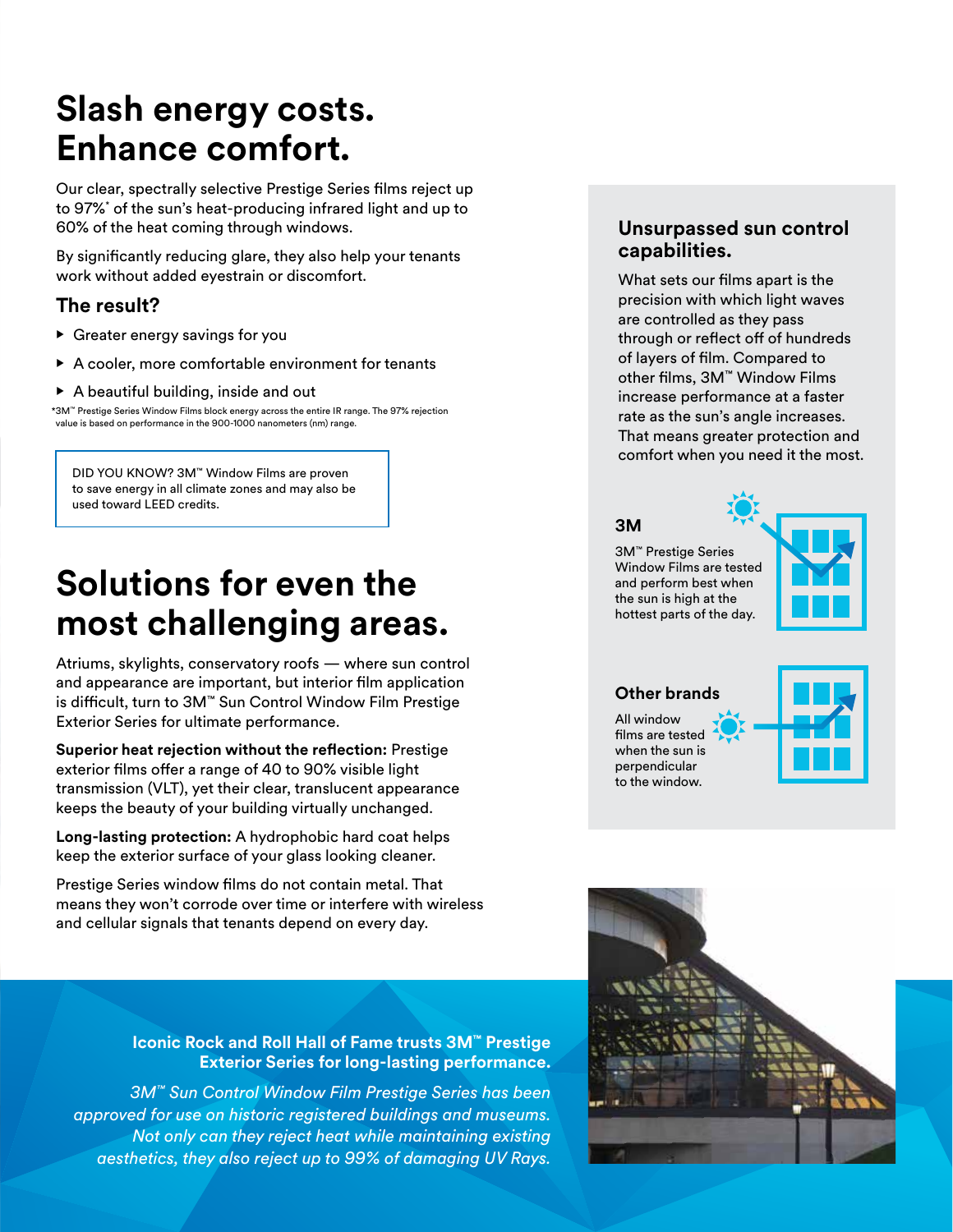## **Performance that metallic films can't match.**

The Prestige Series are the first non-metallized window films engineered to offer superior performance without interfering with device signals or changing your building's aesthetics. The Prestige Series films utilize a truly unique 3M technology known as a multi-layer optical film, which allows us to create a window film with hundreds of layers of non-metallized material in less than the thickness of a Post-it® Note. Each layer is designed to reflect the sun's IR rays without compromising on visible light.

That allows us to create a film that delivers the highest performance possible without metal, which may corrode and look reflective. Other metal-free films just can't offer the performance and clarity available in the Prestige Series.

## **Get the best of both worlds: solar protection and safety.**

Glass doors and windows are among the most vulnerable points in your building.

3M™ Sun Control Window Film Ultra Prestige Series can give you all the benefits of superior sun control combined with remarkable strength to help deter crimes and reduce potential injury from flying shards of glass.

The micro-layer construction of Ultra Prestige Series films allows them to stretch more to resist tearing  $$ offering more protection to your property and tenants from outside dangers.

The films allow 50 to 70% of the natural light into your building yet reject up to 60% of the heat coming through your windows and up to 97% of the sun's infrared light. Views? Virtually unchanged. Protection? Superior.

3M™ Prestige Series Window Films can block up to

of the sun's IR rays **97%**